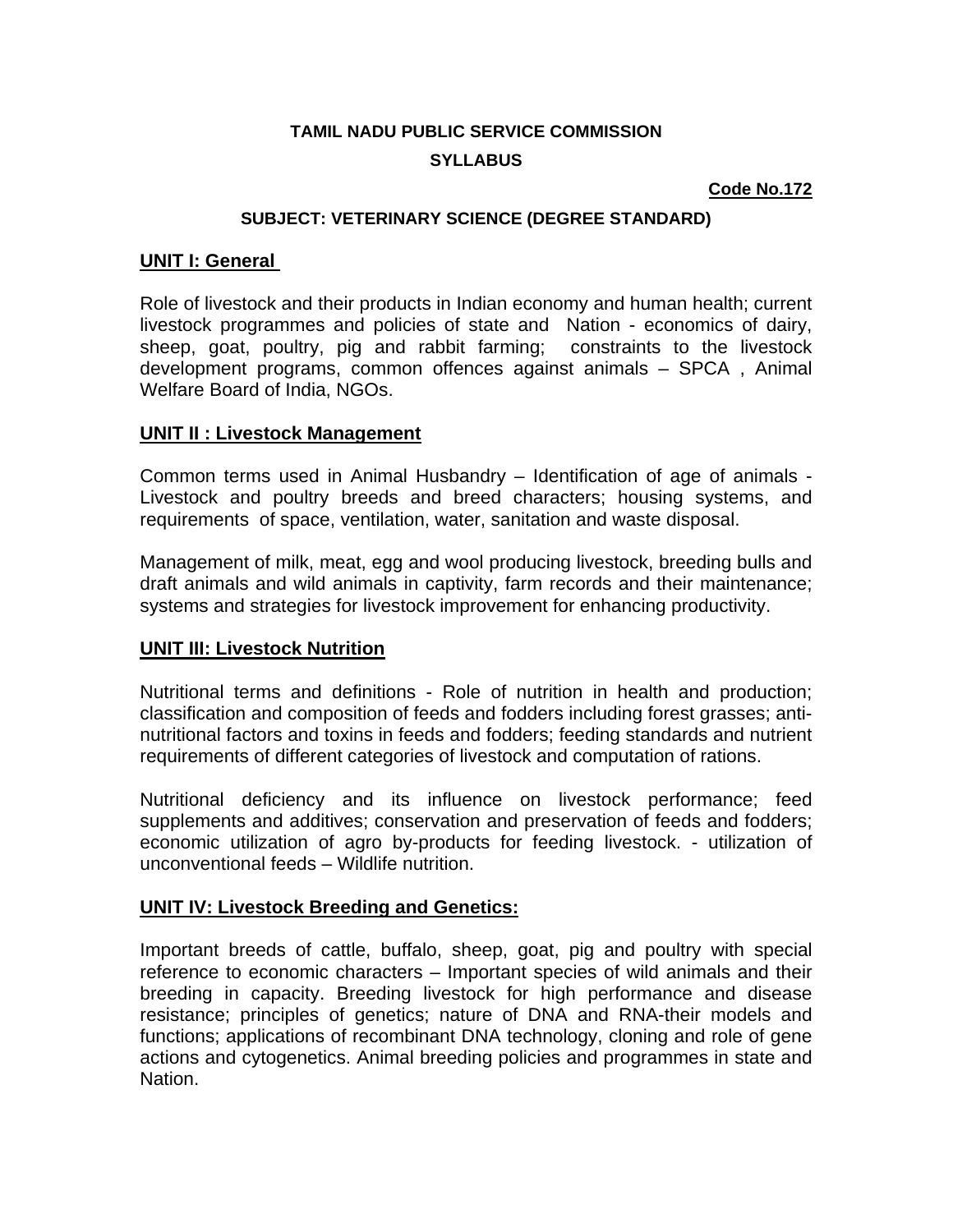# **UNIT V Veterinary Anatomy, Physiology and Biochemistry:**

Gross study of bones, joints and muscles of skeleton. Gross study of heart and its conduction system. Gross study of organs of digestive, respiratory urinary and reproductive systems. Digestion, metabolism and absorption of carbohydrates, proteins and fats in simple stomach animals and ruminants - mechanism of respiration. General functions of blood (blood cells, plasma & serum) coagulation, cardiac cycle, Blood circulation, Blood pressure, renal function. Hormonal control of Lactogenesis. Environmental factors affecting animal production – Environmental stress on animal performance – Green Houses Gases – Role of ruminants

# **UNIT VI Veterinary Microbiology, Pathology, Parasitology and Pharmacology:**

Concept and causes of diseases in animals; general principles and procedures of necropsy; collection, preservation and dispatch of morbid materials for laboratory diagnosis, disease investigation; common pathological conditions seen in wild zoo and laboratory animals and birds.Immune systemorgans, tissues and cells; infection and immunity; type and grade of immunity, serological reactions and modern diagnostic techniques – vaccine.

 Classification of Parasites - Parasites and parasitism in animals; important morphological features, life-cycles, mode of transmission, pathogenesis, diagnosis, chemotherapy and general control measures of parasites associated with disease in animals, birds and zoo animals.

Drug action - Pharmacokinetics (absorption, distribution, biotransformation and excretion), Pharmacodynamics - local and general anaesthetics. Antibiotics and chemotheraphy - Toxicology.

# **UNIT VII :Veterinary Epidemiology, Medicine and Public Health:**

Environmental hygiene; role of veterinarian in public health; zoonoses including food-borne diseases: concept, scope, objectives and uses of epidemiology – classification – mode of transmission – method of prevention – control and eradication, of infectious diseases.

Infections including major contagious diseases and noninfectious diseases affecting livestock, birds and wild animals aetiology, clinical examination symptoms, pathogenesity, diagnosis and differential diagnosis, treatment and control, establishment of Animal Healthcare Centres.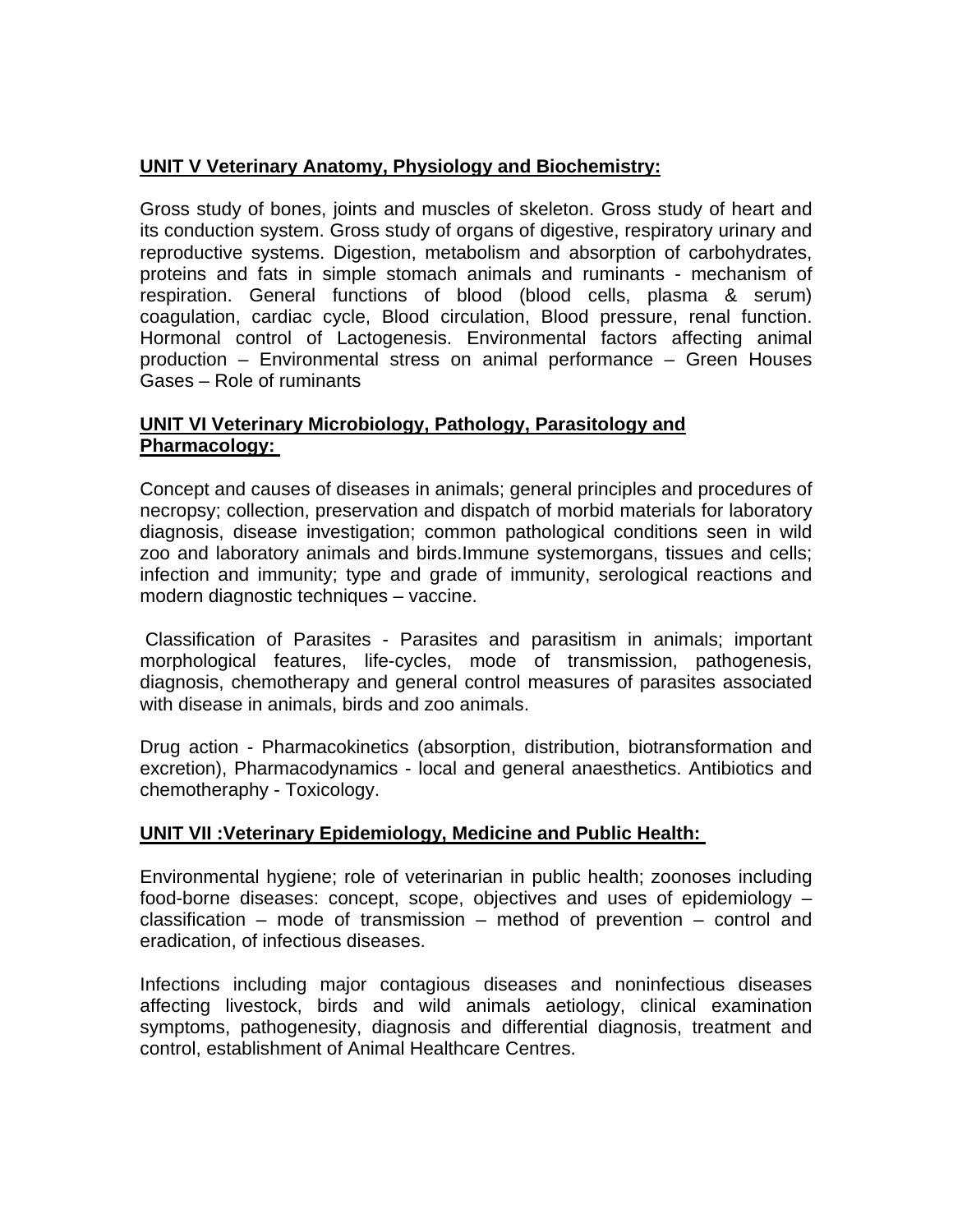# **UNIT VIII: Veterinary Gynaecology and Obstetrics:**

Reproductive physiology; hormones and reproduction; livestock fertility; artificial insemination; semen characteristics of different species of livestock and cryopreservation. Multiple ovulation and embryo transfer technology in livestock, and zoo animals Reproductive disorders and their management.

## **UNIT IX: Veterinary Surgery and Radiology:**

General surgical principles - pre and post-operative considerations, anesthesia, asepsis and anti-sepsis and sterilization; scope, history and development of veterinary radiology; radiographic pathology of different parts of body- surgical emergencies – intensive care – Physiotheraphy – diathermy.

## **UNIT X: Livestock Products Technology:**

Ante mortem and Post mortem inspection – Objectives of meat inspection - Abattoir practices, methods of slaughtering and dressing; Meat Inspection Laws, utilization of by products; unsound meat and its disposal; quality control of meat and eggs and their products. Milk: Proximate Composition, milk collection, cooling / chilling and transportation; physio-chemical and nutritional characters of milk and milk products; processing of raw milk and production of market milk. Condensed and dried milk, special milk and Indian Dairy Products-packaging and storage.

Cleaning and sanitization of dairy equipments and plants; role of microorganisms in milk and milk products; legal standards and quality assessment of milk and milk products – role of milk and milk products, meat and egg in human nutrition – detection of adulterants in milk.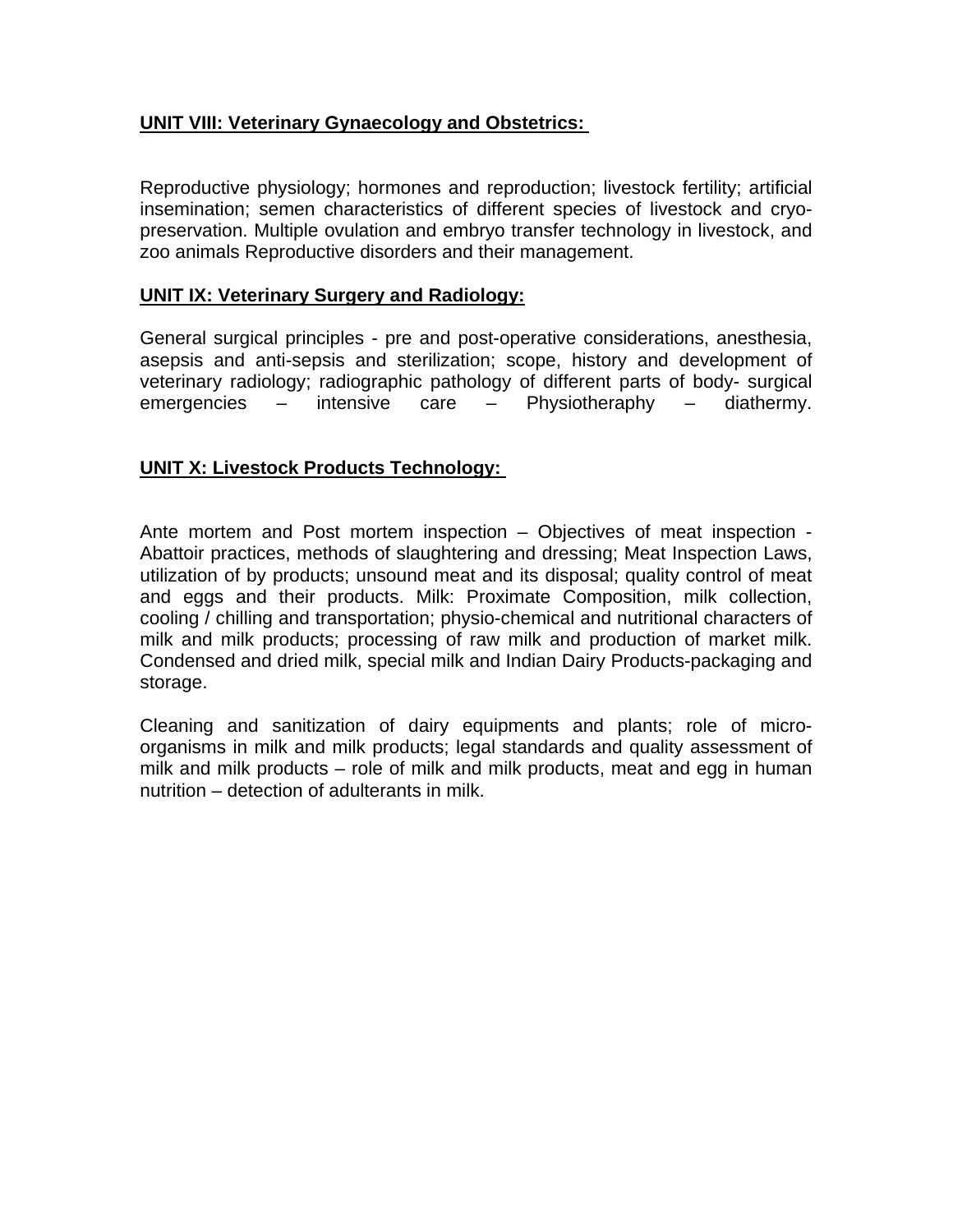#### References:

- 1. Helminths, Arthropods and protozoa of domesticated animals by W. J. L. Soulsby  $7<sup>th</sup>$ Edition – ELBS Edition Bailiere Tindall.
- 2. Veterinary Parasitology by U.M. Urquhart, J. Armour, J.L. Duncan, A.M. Dunn & A.W. Jennies. Publisher : Baillere and Tindall – ELBS Edition.
- 3. Essential of Veterinary Surgery Venugopal Publisher: Oxford and IBH Publishing Co., Pvt. Ltd., Calcutta.
- 4. Dollars Veterinary Surgery J.J.O. CONNOR 4<sup>th</sup> Edition. CBS Publishers and Distributors 485, Jain Bhawan Bhola Nath Nagar, Shahdara, Delhi – 100 032.
- 5. Extension Education Adivi Reddy Publisher : Sree Lakshmi Press, Babatala, Krishna t., Andhra Pradesh.
- 6. Education and Communication for Development O.P. Dohama & O.P. Bhatnagar Publisher : Oxford & IBH Publishing Com. New Delhi.
- 7. Veterinary Medicine : A Text book of the disease of Cattle, Sheep, Dogs, Goat and Horses 8<sup>th</sup> Edition. Author: Blood D.C., Radosits O.M. English Language book society / Bailliere Tindall.
- 8. Veterinary Clinical Diagnosis, Kelly W.R. Bailliers Tindall, 1<sup>st</sup> Anne's Road, East bourne East sussex BM 21 3 UK.
- 9. Harper's Text Book of Biochemistry by Murray (Robert. K) Etc., Publisher: Prentice Hall, International Inc.,
- 10. Text book of Biochemistry G.R. Agarval & O.P. Agraval.
- 11. Duke's Physiology of Domestic Animals 11<sup>th</sup> Edition Publisher: Comstock, Cornell University Press.
- 12. Veterinary Reproduction and Obstetrics  $6<sup>th</sup>$  Edition Arthur G.H. & Etc. Publisher: ELBS.
- 13. Reproduction in DOmestic Animals Cole (H.H) and Cupps (P.T)  $4<sup>th</sup>$  Edition Publisher : Academic Press Inc.
- 14. Meat Hygiene,  $4^{th}$  Edition James A Libby, Lea & Febiger, Philadelphia 1975.
- 15. The Meat We Eat, 11<sup>th</sup> Edition Johnson R. Romans & P. Thomas Ziegler, The Interstate Printers and Publishers Inc.
- 16. The Anatomy of Domestic Animals 2 Volumes Robert Getty. The Macmillan India Ltd.,  $Madras - 2$ .
- 17. Text Book of Developmental Anatomy L.B. Arey Asia Publishing House, Bomaby.
- 18. Fundamental Principles of Bacteriology by A.J. Salle Publisher: Tata McGraw Hill Publishing Company, New Delhi.
- 19. Medical Microbiology Robert Cruickshank Publisher: English language book society and E & S Livingstone Ltd.,
- 20. Poultry production B. Panda and S.C. Mohapatra Publisher: I.C.A.R. Publication.
- 21. Poultry Nutrition by K.S. SIngh & B. Panda Publisher: Kalyani Publications.
- 22. Veterinary Applied Pharmacology and Therapeutics G.C. Brander D.M.-Pugh Publisher: ELBS.
- 23. Veterinary Pharmacology and Therapeutics by L. Meyar Jones Publisher: Comstock Cornell University Press.